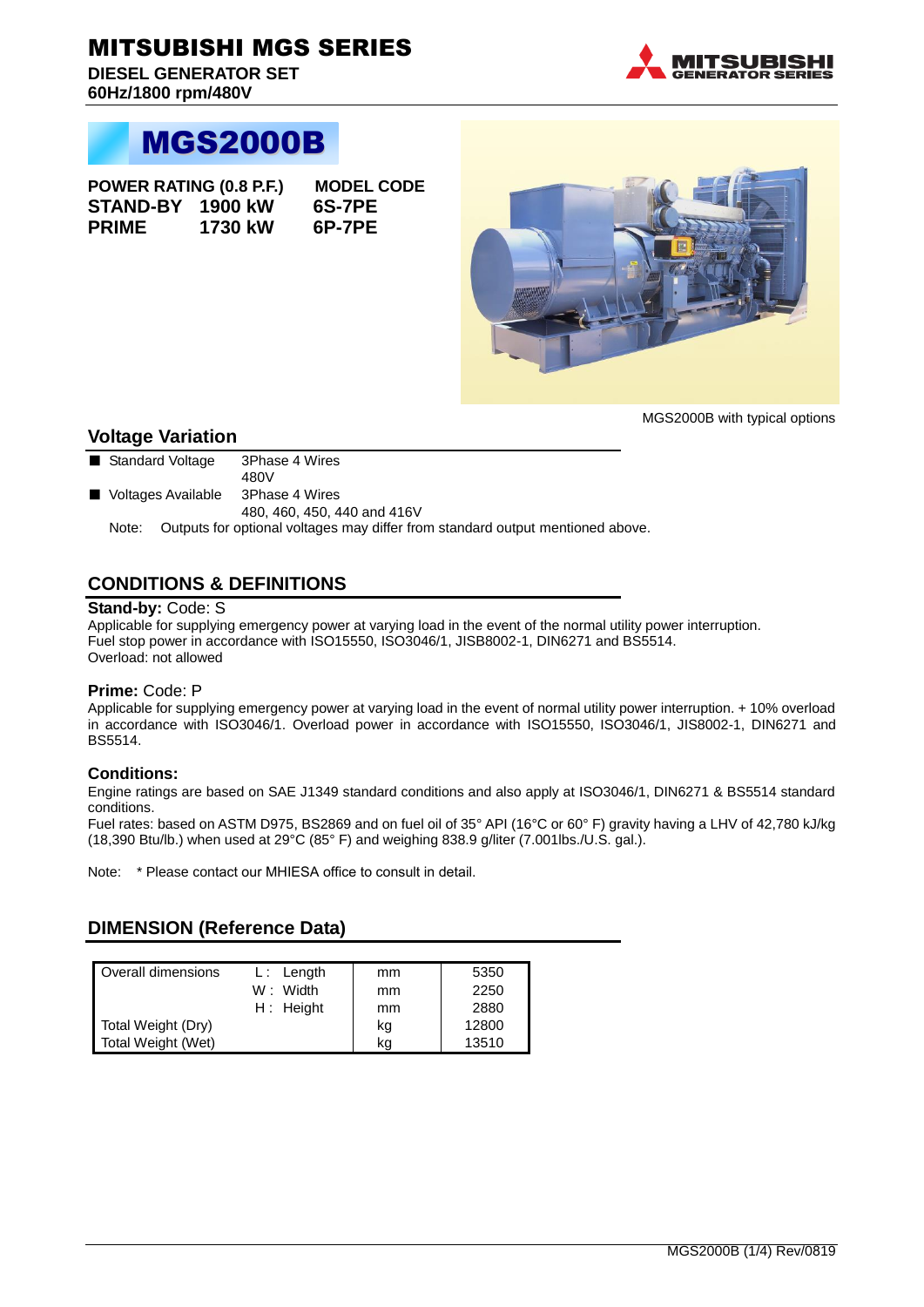**DIESEL GENERATOR SET MGS2000B** 



## **MGS SERIES DIESEL ENGINE: MITSUBISHI S16R-PTAH-S**

**V-16, 4 stroke-cycle water-cooled, turbocharged and aftercooled**

### **ENGINE SPECIFICATIONS & TECHNICAL DATA**

| <b>Bore</b>                             | mm          | 170     |  |  |
|-----------------------------------------|-------------|---------|--|--|
| Stroke                                  | mm          | 180     |  |  |
| <b>Displacement</b>                     |             | 65.37   |  |  |
| Piston speed                            | m/sec.      | 10.8    |  |  |
| Compression ratio                       |             | 14.0    |  |  |
| Lubricating oil capacity                |             | 230     |  |  |
| Coolant capacity without/with radiator  |             | 170/416 |  |  |
| Coolant pump external resistance        | m water     | 3.5     |  |  |
| Coolant pump flow rate                  | L/min       | 1850    |  |  |
| Cooling fan airflow rate                | $m^3/m$ in  | 2135    |  |  |
| Cooling fan air flow restriction        | kPa         | 0.1     |  |  |
| Ambient air temperature                 | $^{\circ}C$ | 40      |  |  |
| Allowable exhaust back pressure         | kPa         |         |  |  |
| Exhaust flange size (internal diameter) | mm          | 350     |  |  |

### **ENGINE OPERATING DATA**

|                                             |            | <b>STAND-BY</b><br>1900 kW | <b>PRIME</b><br>1730 kW |
|---------------------------------------------|------------|----------------------------|-------------------------|
| Gross Engine Power*                         | <b>kWm</b> | 1998                       | 1811                    |
| Brake mean effective pressure               | MPa        | 2.1                        | 1.9                     |
| Regenerative absorption                     | kW         | 192                        | 192                     |
| Noise Level at 1 m                          | dB(A)      | 114                        | 112                     |
| (excluding: intake, exhaust & fan)          |            |                            |                         |
| Fuel consumption load<br>$100\%$ *          | L/hr.      | 539                        | 498                     |
| Fuel consumption load<br>75%*               | L/hr.      | 423                        | 392                     |
| Combustion air inlet flow rate              | $m^3/m$ in | 176                        | 160                     |
| Exhaust gas flow rate                       | $m^3/m$ in | 466                        | 424                     |
| Exhaust gas temperature                     | °C         | 550                        | 550                     |
| Heat rejection to coolant                   | kW         | 1286                       | 1169                    |
| Heat rejection to exhaust                   | kW         | 1656                       | 1506                    |
| Heat rejection to atmosphere from engine    | kW         | 154                        | 140                     |
| Heat rejection to atmosphere from generator | kW         | 100                        | 91                      |

\* WITH FAN basis.

Deration for engine

Note: Please consult with your nearest Mitsubishi MGS dealer

### **ENGINE STANDARD EQUIPMENT**

**Aftercooler** Turbocharger filter (For MGS-B, HV stand-by and prime) Paper element type filter (For MGS-C, HV PRP continuous) Structure steel base Crankcase breather Charging alternator Lubricating oil cooler Fuel filters, full flow paper element Fuel transfer pump, gear driven, plunger type Electronic type governor Jacket water heater \* Jacket water pump, gear driven Lubricating oil filter, full flow paper element Lubricating oil pump, gear driven Exhaust dry manifold Radiator, blower fan, fan drive Manual shutoff 24V DC electric starting motor \* Depending on the model, it becomes optional setting.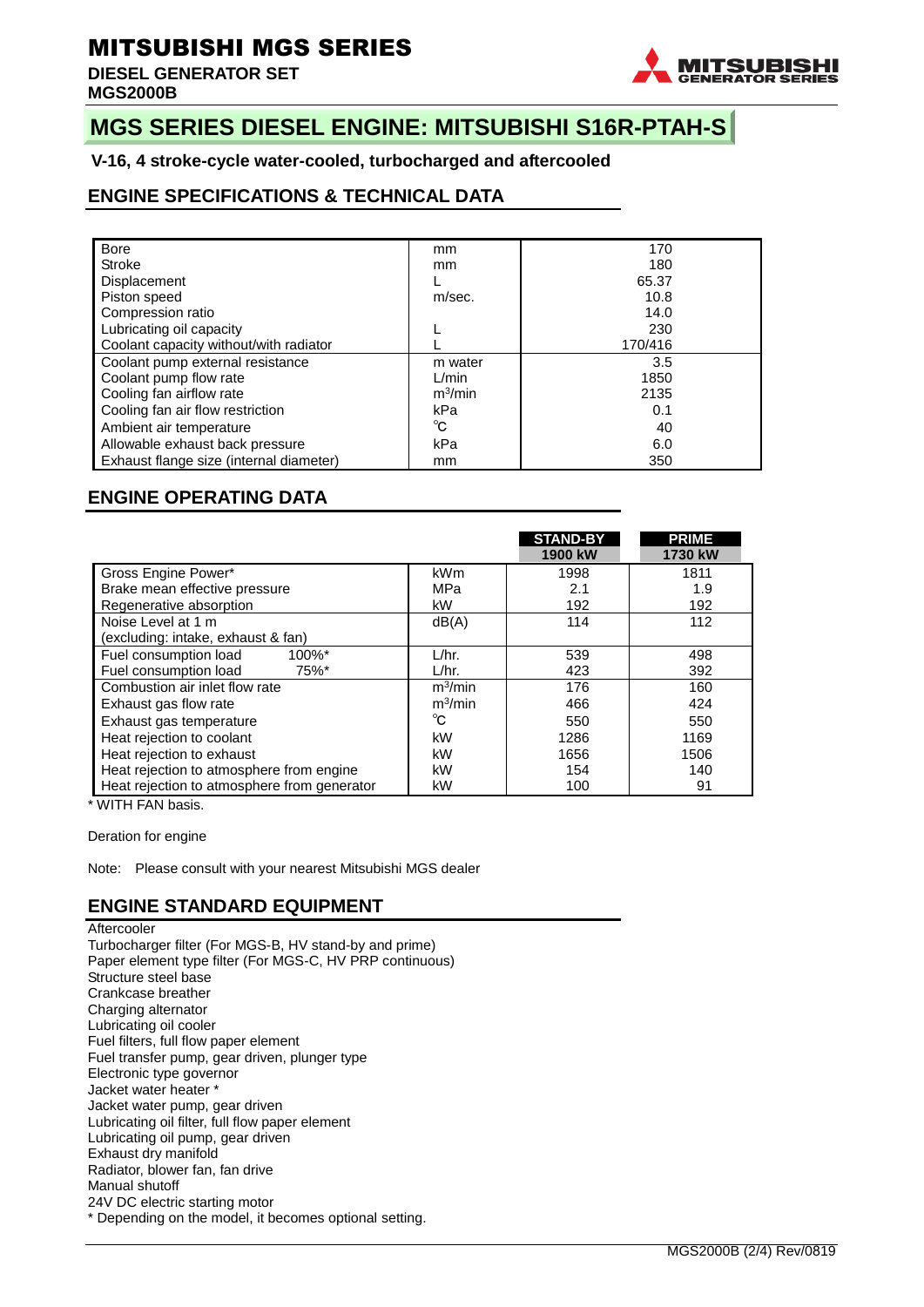#### **DIESEL GENERATOR SET MGS2000B**



# **MGS SERIES 7310 MK**Ⅱ **GENERATOR CONTROL PANEL**

#### **Features**

MGS standard 7310 MKⅡ programmable microprocessor generator control panel provides the following functions

- ◆ Start and stop control
- ◆ Engine and generator measurement items on LCD display and LED on the front panel for operation status indication
- ◆ Engine and generator shutdown and warning protection
- ◆ Generator breaker control
- ◆ Expansion module for additional output and input
- ◆ RS485 and RS232C communication for remote monitoring

#### **Mounting**

Fabricated cubicle mounted on individual bracket with anti-vibration isolator

#### **Instrument and control accessories**

- 
- 
- 
- CB open button (Manual only) Common alarm indicator
- CB close button (Manual only) Voltage adjuster
- Manual start button Speed adjuster
- 

#### **Measured items on LCD display**

- Generator volts L1-N, L2-N, L3-N Battery volts
- Generator volts L1-L2, L2-L3, L3-L1 Engine hours run<br>■ Generator amps L1. L2. L3 Generator Load k
- 
- 
- 
- Engine speed RPM<br>■ Engine oil pressure (PSI & Bar & kPa) Generator Phase Sequence ■ Engine oil pressure (PSI & Bar & kPa)
- Engine cooling water temperature (°C & °F)

#### **Shutdown and Warning items on LCD display**

- 
- 
- 
- Over-speed : shutdown and warning Over frequency : warning
- Under-speed : shutdown and warning Under frequency : warning
- Loss of speed signal : shutdown Overload : warning
- 
- 
- Under voltage (DC) : warning <br>■ Electrical trip
- Lubrication oil filter clogged : warning Emergency stop : shutdown
- High oil temperature : shutdown and warning \*1 \*2
- Oil pressure sender open circuit : shutdown
- Charge fail : warning
- Exhaust gas temperature high : warning \*1
- Coolant level low : warning \*1
- High crankcase internal pressure : shutdown \*1
	- \*1 : MGS-C, HV continuous are applicable as standard. The others are applicable as option. \*2 : MGS2700 and MGS2800 are applicable as standard. The others are applicable as option.

#### **Operation status indicated by LED**

- Remote start present
- Generator ready
- Lubrication oil filter clogged
- Electrical trip
- Generator running indicator ■ Selector switch (ACTIVE, PANEL LOCK, STOP/RESET)
- Manual button Mute alarm button
- Auto button Menu navigation button
	-
	-
	-
- Manual Stop/Reset button ■ Emergency stop pushbutton
	-
	-
	- Generator Load kW, kVA, kVar
- Generator Frequency Hz  **Generator Load kWh, kVAh, kVarh** 
	-
	-
- High coolant temperature : shutdown and warning Generator high current : shutdown (IDMT) and warning
- Low oil pressure : shutdown and warning Over voltage (AC) : shutdown and warning
- Fail to start : shutdown <br>■ Under voltage (AC) : shutdown and warning
	-
	-
	-
- Fail to stop : warning <br>■ Winding temperature high (U, V, W) : warning \*1
- Over voltage (DC) : warning <br>■ Bearing temperature high : warning \*1
	-
	-